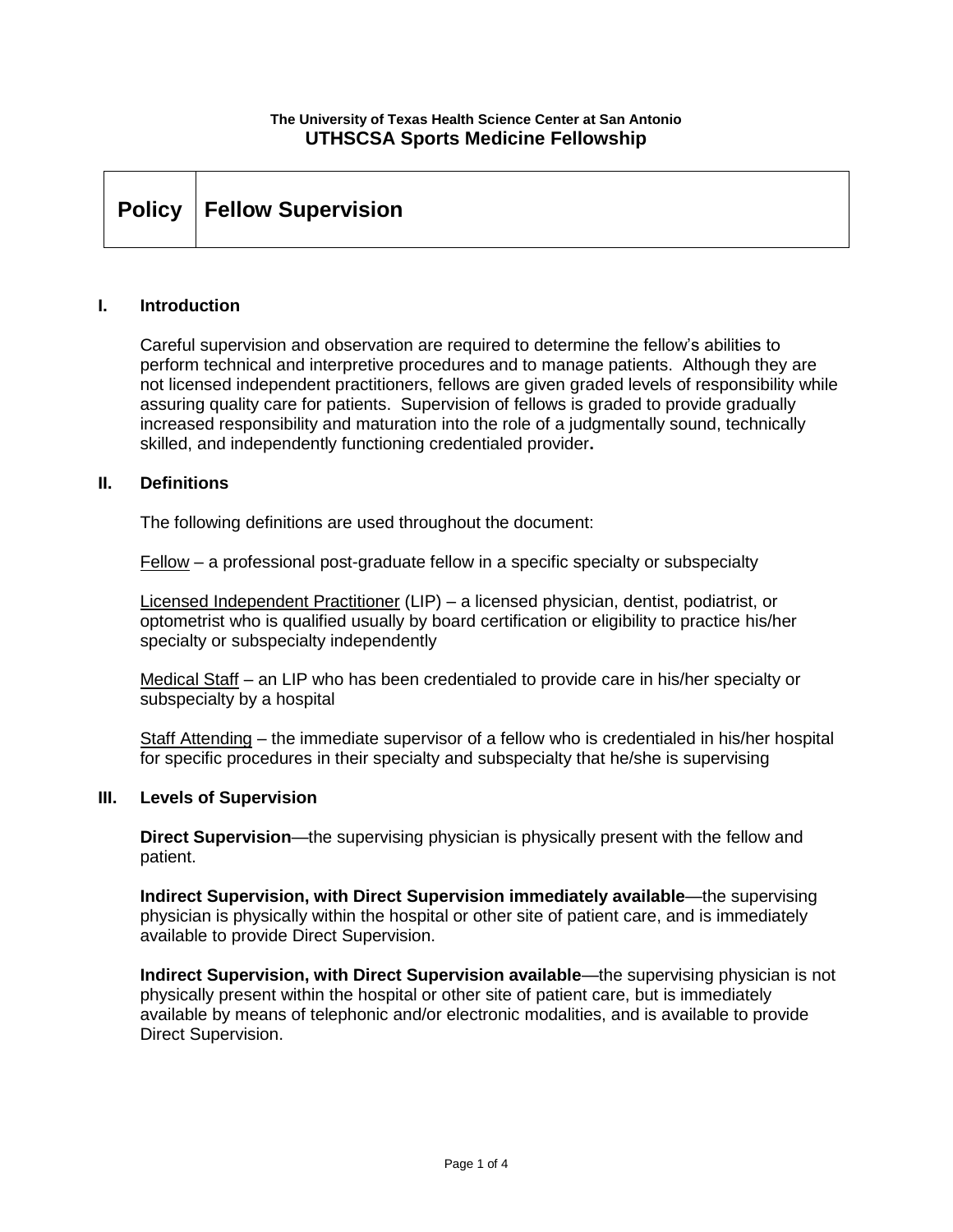# **IV. Purpose**

This policy establishes the minimal requirements for fellow supervision in teaching hospitals of The University of Texas Health Science Center at San Antonio (UTHSCSA) for the Sports Medicine Fellowship. A UTHSCSA teaching hospital may have additional requirements for fellow supervision as they pertain to that specific hospital.

# **V. Procedures**

- A. Reconstructive fellows will be supervised by credentialed providers ("staff attendings") who are licensed independent practitioners on the medical staff of the UTHSCSA teaching hospital in which they are attending. The staff attendings must be credentialed in that hospital for the specialty care and diagnostic and therapeutic procedures that they are supervising. In this setting, the supervising staff attending is ultimately responsible for the care of the patient.
- B. The Program Director of the Sports Medicine Fellowship has established these guidelines that specify how fellows in the program progressively become independent in specific patient care activities in the program while still being appropriately supervised by medical staff. These guidelines are included in the Program Information File for the Sports Medicine Fellowship. They delineate the role, responsibilities and patient care activities of fellows and delineate which fellows may write patient care orders, the circumstances under which they may do so, and what entries, if any, must be countersigned by a supervisor. It is the policy of the Division of Trauma and Emergency Surgery, Sports Medicine Fellowship that all operative procedures requiring anesthesia have direct faculty supervision. While senior fellows may function in a teaching role with junior fellows, depending upon the Program Director's approval to do so, faculty *may* be present to provide additional teaching.

#### **VI. Supervision of Fellows in the Inpatient Setting**

- A. All lines of authority for inpatient care delivered by the ICU team are directed to a credentialed staff provider. The attending staff provider has the primary responsibility for the medical diagnosis and treatment of the patient. Fellows may write daily orders on inpatients for whom they are participating in the care. These orders will be implemented without the co-signature of a staff physician. It is the responsibility of the fellow to discuss their orders with the attending staff physician. Attending staff may write orders on all patients under their care. Fellows will follow all local teaching hospital policies for how to write orders, the notification of nurses, and they will follow the verbal orders policies of each patient care area.
- B. Fellows must communicate with staff immediately when there is a significant change in the conditions of patients or of the level of care, e.g., death, intubation, or transfer into the ICU.
- C. Staff supervision of care for hospitalized patients must be documented in the inpatient record. Documentation requirements for inpatient care are outlined below.

#### *Documentation that must be performed by staff and by fellows*

Documentation, in writing, by staff of concurrence with the admission, history, physical examination, assessment, treatment plan, orders concurrence with major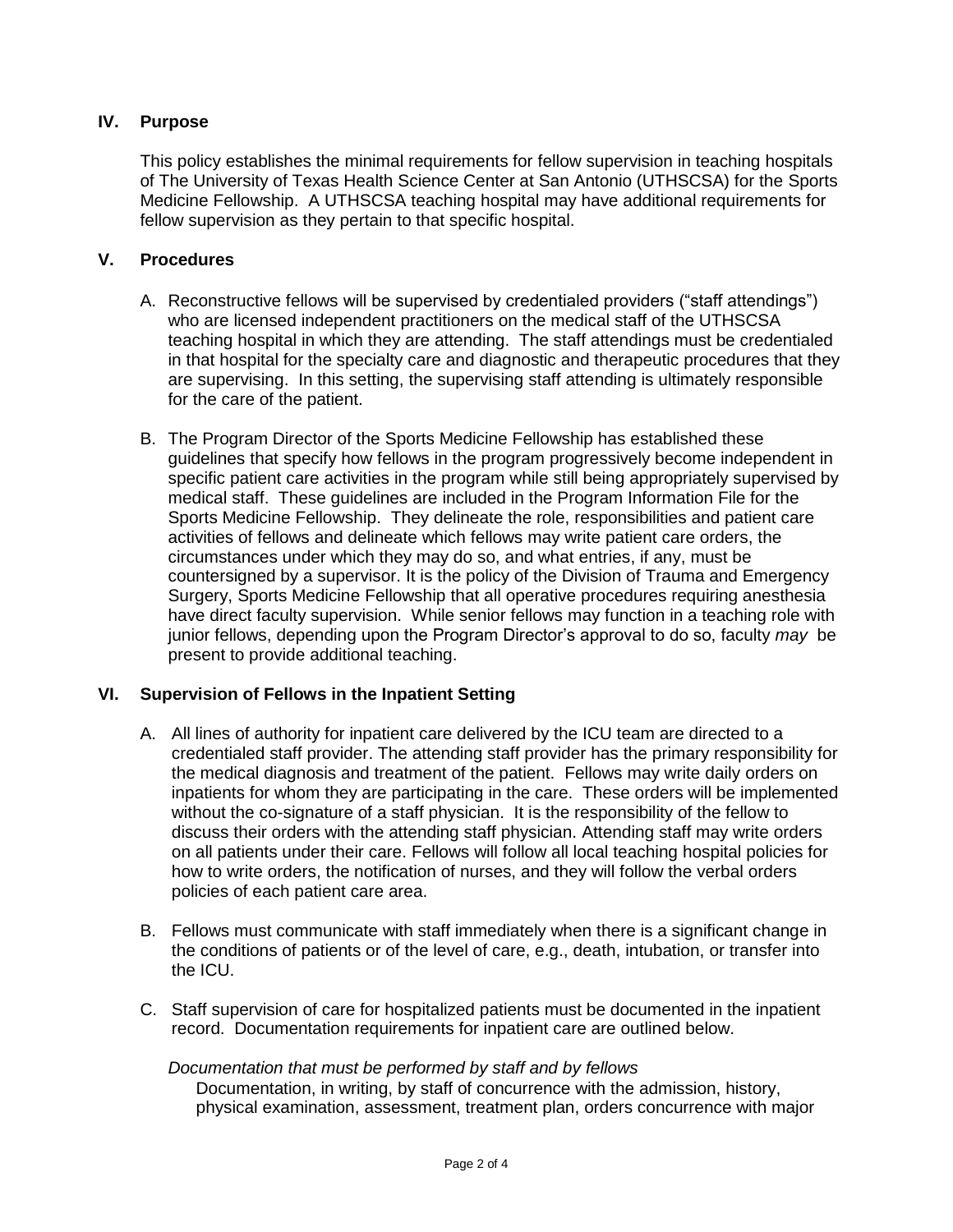therapeutic decisions, such as "Do Not Resuscitate" status, when any major change occurs in the patient's status, such as transfer into or out of an intensive care unit must be in accordance with hospital policies. Documentation, in writing, by fellows must also be in accordance with hospital policies.

#### **VII. Supervision of Fellows on Inpatient Consult Teams**

All inpatient consultations performed by fellows will be documented in writing, with the name of the responsible staff consultant recorded. The fellow should discuss any consultation with the responsible staff consultant (based on the Trauma Surgeon/Intensivist call schedule) as soon as possible, but always within twenty-four hours. The consulting staff is responsible for all the recommendations made by the consultant team.

#### **VIII. Supervision of Fellows in Outpatient Clinics**

There will be no separate outpatient requirements for the fellows in this program.

### **IX. Supervision of Fellows in the Emergency Department**

The responsibility for supervision of fellows providing care in the Emergency Department (ED) to patients who are not admitted to the hospital will be identical to that outlined in the schema for inpatient supervision above. The responsibility for supervision of fellows who are called in consultation on patients in the ED will be identical to that outlined in the schema for consultation supervision above. Consulting staff should be notified appropriately of ED consultations.

# **X. Supervision of Fellows in Interpretive Settings**

As a component of the care of Reconstructive Surgery patients, interpretation of various radiographic studies is essential. Fellows are approved to make such interpretations and apply them to clinical decisions, although such decisions are ultimately the responsibility of the attending staff.

# **XI. Supervision of Fellows Performing Procedures**

A fellow will be considered qualified to perform a procedure if, in the judgment of the supervising staff and if approved to do so by the Program Director (PD), the fellow is competent to perform the procedure safely and effectively. Fellows may be approved to perform certain procedures without direct supervision. The PD grants approval, unless by exception, for: endotracheal intubation, placement of central venous line, placement of pulmonary artery catheter, placement of peripheral artery catheter, tube thoracostomy, bronchoscopy, placement of transnasal gastric feeding tube, placement of transnasal small bowel feeding tube, once appropriate evaluations and feedback are communicated by verbal or written observing faculty to the PD. The PD's approval is generally based upon proven proficiency as determined by observing faculty. Once so approved, 1) the "approved" status will be depicted on the Procedure Tracker website, and 2) the fellows may, in turn, supervise subordinate fellows in the performance of said procedure(s). The fellow's staff of record will be ultimately responsible for all procedures on inpatients. In addition, fellows may perform emergency procedures without prior staff approval or direct supervision when life or limb would be threatened by delay. All procedures will have the